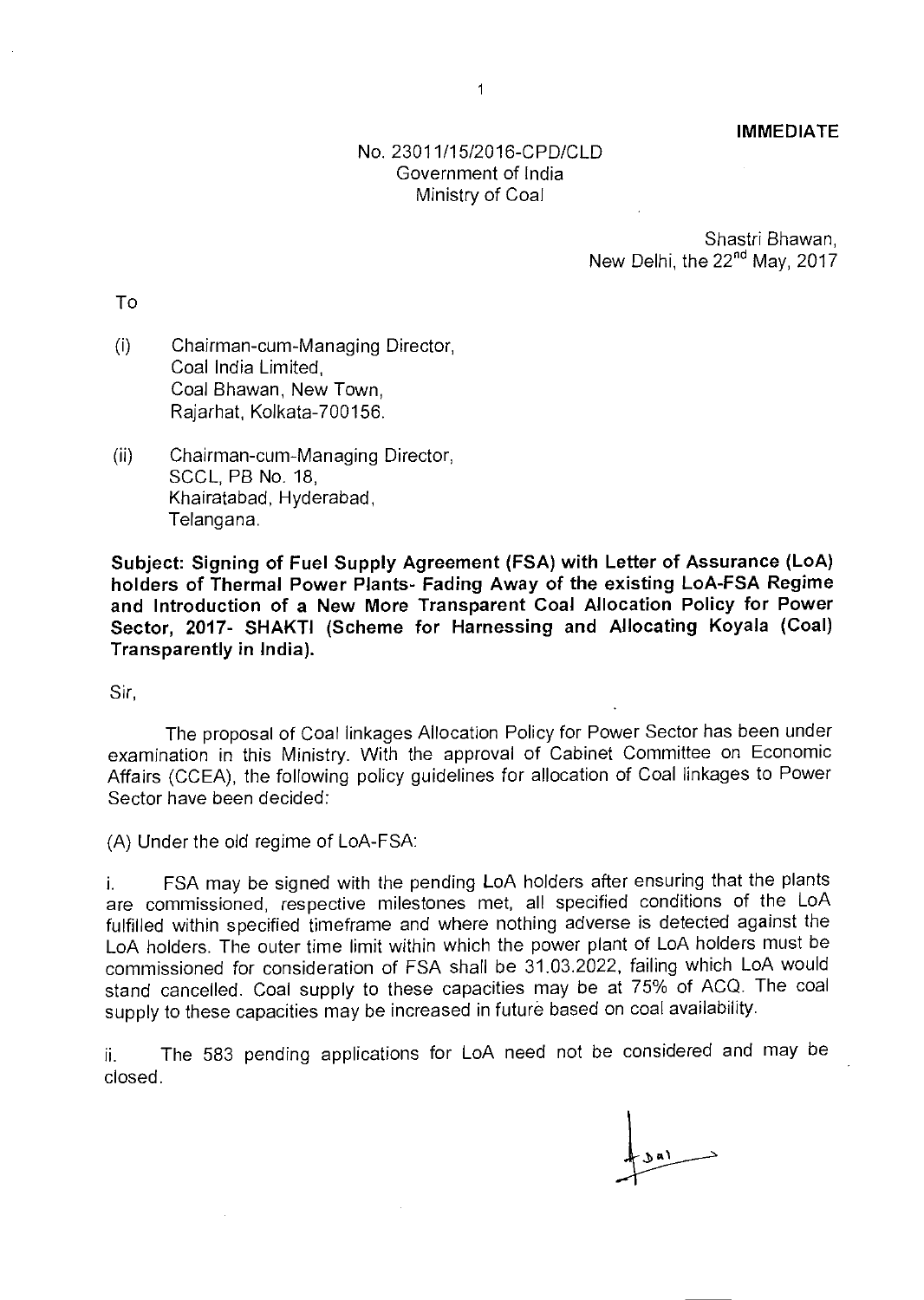iii. The capacities totaling about 68,000 MW as per the decision of CCEA dated 21.06.2013 would continue to get coal at 75% of ACQ even beyond 31.03.2017. The coal supply to these capacities may be increased in future based on coal availability.

iv. About 19,000 MW capacities out of the 68,000 MW could not be commissioned by 31.03.2015. Coal supply to these capacities may be allowed at 75% of ACQ against FSA provided these plants are commissioned within 31.03.2022. The coal supply to these capacities may be increased in future based on coal availability.

v. Actual coal supply to power plants shall be to the extent of long-term PPAs with DISCOM/State Designated Agencies (SDAs) and medium term PPAs to be concluded in future against bids to be invited by DISCOMs as per bidding guidelines issued by Ministry of Power.

With these, the old regime of LoA-FSA would come to finality and fade away.

(B) The following shall be considered under a New More Transparent Coal Allocation Policy for Power Sector, 2017-SHAKTI (Scheme for Harnessing and Allocating Koyala (Coal) Transparently in India):

(i) CIL/SCCL may grant Coal linkages for Central Government and State Government Gencos at the notified price of CIL/SCCL. Similarly, coal linkages may be granted for JVs formed between or within CPSUs and State Govt./PSUs. The recommendations shall be made by Ministry of Power.

(ii) CIL/SCCL may grant coal linkages on notified price on auction basis for power producers/IPPs having already concluded long term PPAs (both under section 62 and section 63 of The Electricity Act, 2003) based on domestic coal. Power producers/IPPs, participating in auction will bid for discount on the tariff (in paise/unit). Bid Evaluation Criteria shall be the non-zero Levellised Value of the discount (applying a pre-notified discount rate) quoted by the bidders on the existing tariff for each year of the balance period of the PPA. Ministry of Coal may, in consultation with Ministry of Power, work out a methodology on normative basis to be used in the bidding process for allocation of coal linkages to **IPPs** with PPAs.

(a) The discount by generating companies would be adjusted from the gross amount of bill at the time of billing, i.e., the original bill shall be raised as per the terms and conditions of the PPA and the discount would be reduced from the gross amount of the bill. The discount shall be computed with reference to scheduled generation from linkage coal supplied under this auction. This would be applicable to both the PPAs contracted under Section 62 as well as Section 63 of the Electricity Act, 2003.

(b) Accordingly, PPA may be amended or supplemented mutually between the developer and the procurer to pass on the discount to the procurer and the approval of the Appropriate Commission obtained, as per the provisions of the PPA or Regulations.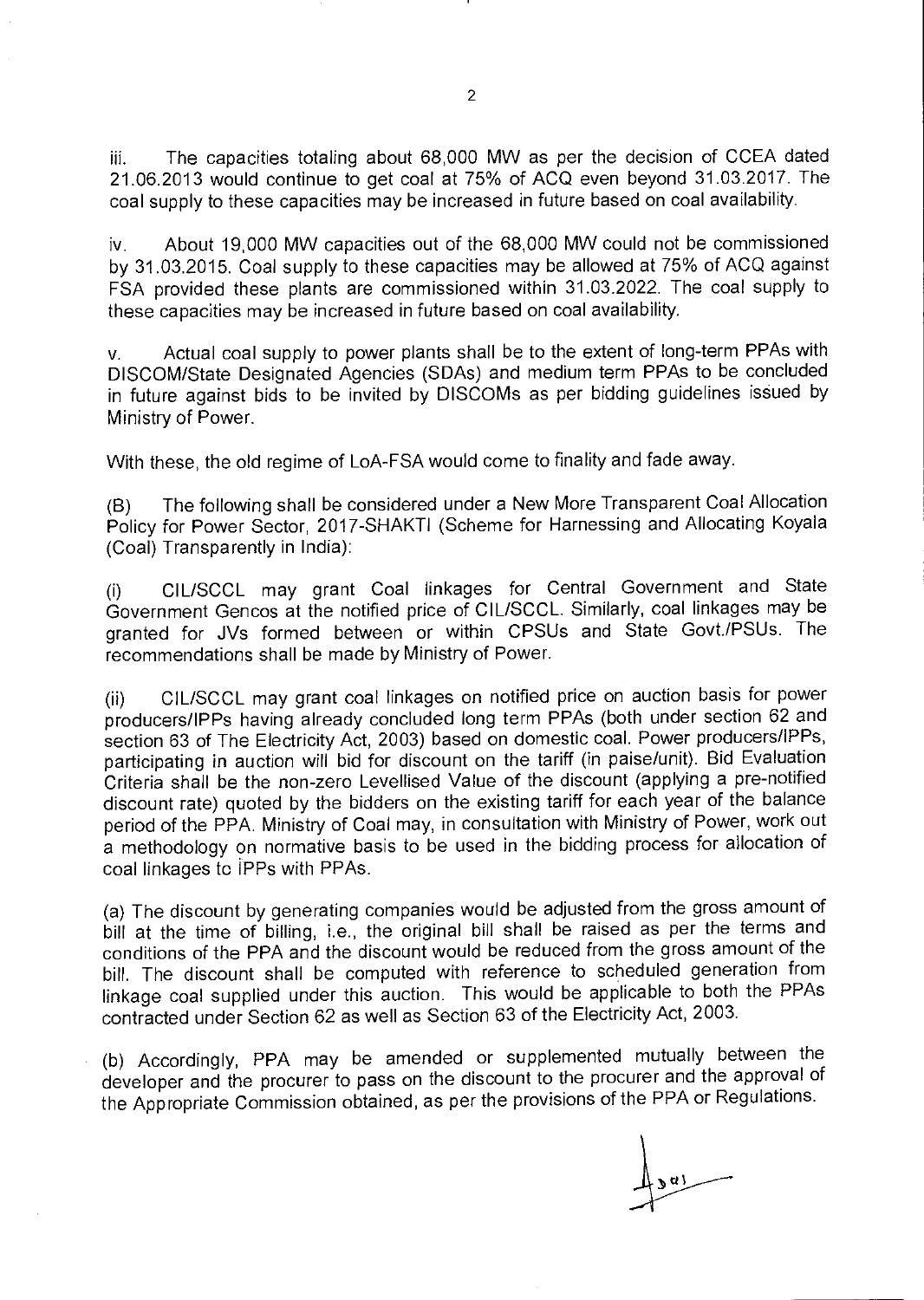(c) FSA shall be signed with the successful bidders after the terms and conditions for signing of FSA are met and the Appropriate Commission has approved the amendment or supplement to the PPA.

(iii) CIL/SCCL may grant future coal linkages on auction basis for power producers/IPPs without PPAs that are either commissioned or to be commissioned. All such power producers/IPPs may participate in this auction and bid for premium above the notified price of the coal company. The methodology for bidding of linkages shall be similar to the bidding methodology in the policy on auction of linkages of Non-Regulated Sector dated 15.02.2016. Coal drawal will be permitted only against valid long term and medium term PPA with Discoms/State Designated Agencies (SDAs), which the successful bidder shall be required to procure and submit within two years of completion of auction process.

(a) In case of the commissioned capacities, FSA shall be signed with the successful bidders after completion of the auction process provided that the standard terms and conditions for signing of FSA are met. In case of others, a Letter of Assurance (LoA) may be issued by CIL/SCCL to the successful bidder and FSA shall be signed after commissioning of the unit and fulfilling other conditions of the LoA.

(b) Further, if the power producer/IPP, does not start drawing the coal within two years of submission of the PPA, the FSA or the LoA, as the case may be, shall stand terminated.

(iv) Coal linkages may also be earmarked for fresh PPAs, by pre-declaring the availability of coal linkage with description, to the States. States may indicate these linkages to Discoms/SDAs.

- The States/Discoms may, based on such linkages, undertake tariff based  $\mathbf{L}$ competitive bidding for long-term and medium-term procurement of power as per the guidelines issued by Ministry of Power and may recommend grant of these linkages to successful bidders. In case of the commissioned capacities, FSA shall be signed with the successful bidder after completion of the auction process. In case of the likely to be commissioned capacities, a Letter of Assurance may be issued by CIL/SCCL to the successful bidder and FSA shall be signed on commissioning of the unit. The successful bidder shall be required to meet the conditions specified in the Letter of Assurance and FSA. The existing FSA/LoA holders may also participate in the competitive bidding for PPA and, if successful, shall surrender proportionate quantity of the FSA/LoA for the corresponding tenure; or
- II. The States/Discoms may recommend grant of the earmarked linkages to capacities that are covered under exceptions and proviso clauses of para 5.2 of the Tariff Policy dated 28.01.2016. A Letter of Assurance may be issued by CIL/SCCL to such capacities and FSA shall be signed on commissioning of the unit.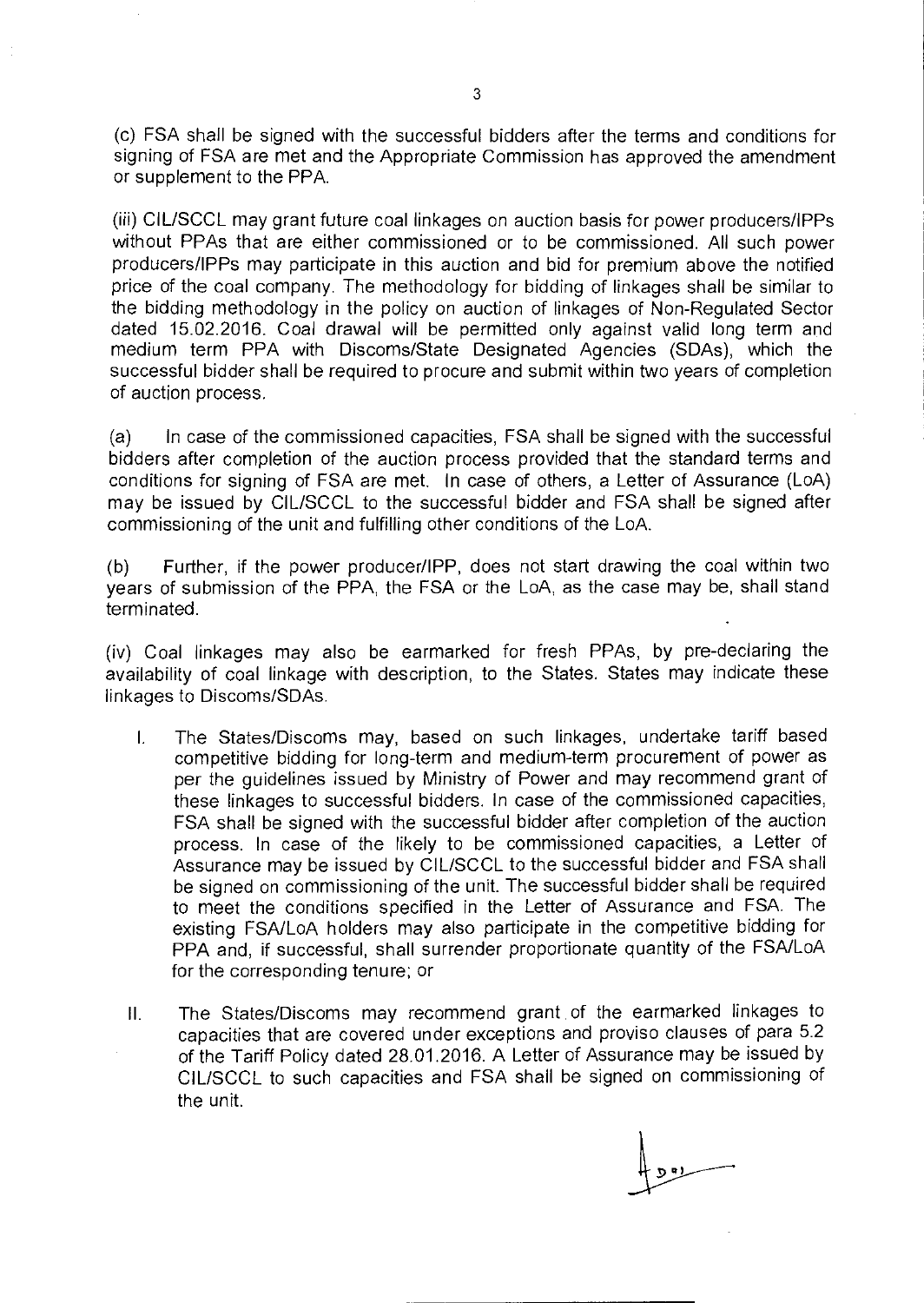## Provided

(a) The priority between (iv) I and (iv) II above will be decided by the State Government concerned considering its public interest and based on its requirements.

(b) The quantity remaining unutilized for 2 years continuously shall lapse.

Detailed policy guidelines for sub para (iv) shall be formulated by Ministry of Power.

(v) Power requirement of group of States can also be aggregated and procurement of such aggregated power can be made by an agency designated by Ministry of Power or authorized by such States on the basis of tariff based bidding. Coal linkages will be earmarked for such agencies by pre-declaring the availability of coal linkage with description, based on which such agency will undertake tariff based competitive bidding for long-term and medium-term procurement of power and recommend grant of these linkages to successful bidders. The methodology in this regard shall be formulated by Ministry of Power.

(vi) Linkages shall be granted for full normative quantity to Special Purpose Vehicle (SPV) incorporated by nominated agency for setting up Ultra Mega Power Projects (UMPP) under Central Government initiative through tariff based competitive bidding under the guidelines for determination of tariff, on the recommendation of Ministry of Power.

(vii) Ministry of Coal in consultation with Ministry of Power may, subject to the availability of coal and the condition that such supply does not adversely impact the availability of coal for plants based on domestic coal, formulate a detailed methodology of a transparent bidding process for allocating coal linkages to IPPs, having PPAs based on imported coal, with full pass through of cost saving to consumers. Further, the successful bidder would not be allowed to claim any upward revision in the tariff on account of such coal linkages.

2. Since the Competent Authority has approved the proposal of Coal linkages Allocation Policy for Power Sector as mentioned in para 1 above, policy guidelines are circulated to all concerned for further action. The action taken report shall be sent to this Ministry from time to time.

.K. Das) Under Secretary to the Govt. of India

Copy to:

- 1. Secretary, Ministry of Power, Shram Shakti Bhawan, New Delhi.
- 2. Secretary, Department of Economic Affairs, Ministry of Finance, North Block, New Delhi.
- 3. CEO, NITI Aayog, Yojana Bhawan, New Delhi.